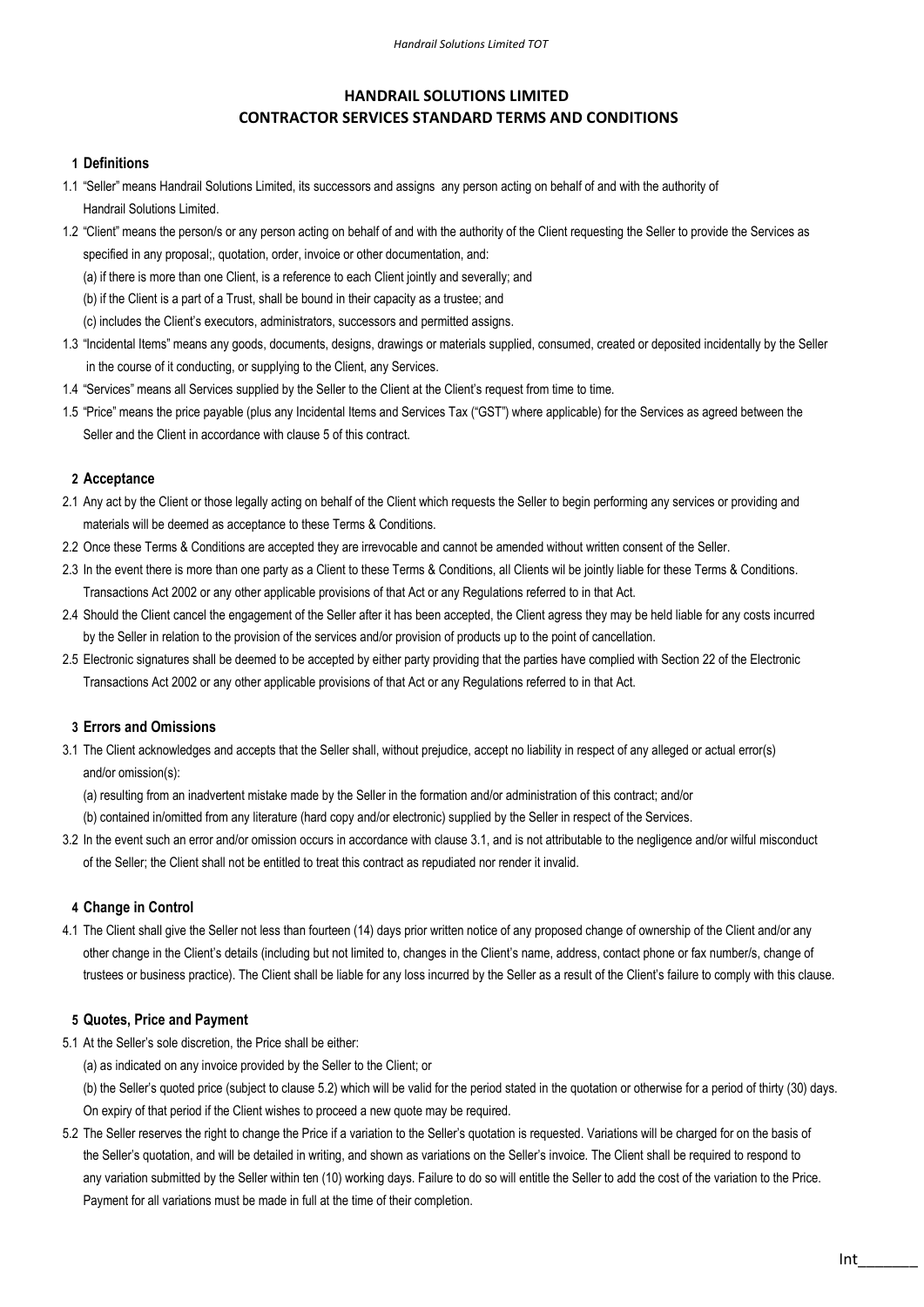- 5.3 Deposit The Client agrees to pay the Seller's 50% deposit on acceptance of the quote and balance within 7 days of completion of the services unless otherwise agreed. The price includes GST and is the full amount which the Cliet will pay for the service as quoted.
- 5.4 Time for payment for the Services being of the essence, the Price will be payable by the Client on the date/s determined by the Seller, which may be: (a) on Collection of the goods;

(b) before Collection of the goods;

(c) the date specified on any invoice or other form as being the date for payment; or

(d) failing any notice to the contrary, the date which is twenty (20) days of the month following the date of any invoice given to the Client by the Seller.

- 5.5 Payment may be made by cash, cheque, bank cheque, electronic/on-line banking, credit card (a surcharge per transaction may apply), or by any other method as agreed to between the Client and the Seller.
- 5.6 The Client shall not be entitled to set off against, or deduct from the Price, any sums owed or claimed to be owed to the Client by the Seller nor to withhold payment of any invoice because part of that invoice is in dispute.
- 5.7 Where the Client fails to pay any tax invoice on or before the the due date, the Client agrees that the Seller will add interest to the total amount owing at the rate of 3% interest per calender month and that the Client will be liable to pay an accrued interest in addition to the outstanding amount.
- 5.8 In the event the Client defaults in payment of an invoice, the client shall idemnify the Seller from any costs incurred by the Contractor in recovering the outstanding amount including but not limited to solicitors fees.

#### 6 Risk

- 6.1 The Client acknowledges that Materials supplied (including but not limited to, paint, varnish, or other finish) may exhibit variations in shade, colour, texture, surface, finish and may fade or change colour over time. The Seller will make every effort to match batches of product supplied in order to minimise such variations but shall not be liable in any way whatsoever where such variations occur.
- 6.2 The Seller shall not be held liable for any costs, losses or damages where there are delays to pre-constructions work not being completed by either third parties or circumstances beyond the Seller's control.
- 6.3 Where the Client has provided instructions, colour samples or specifications for the Seller to complete the Services (including, but not limited to, any requested variation to the original design), then the Seller shall accept no liability whatsoever for the finished Services being deemed as unsatisfactory to the Client or a colour variation of up to 5%.
- 6.4 The Client acknowledges that finished surfaces may
	- (a) exhibit variations in shade, colour, texture, surface, finish, markings and may contain natural fissures, occlusions, lines,

indentations and may fade or change colour over time; and

- (b) expand, contract or distort as a result of exposure to heat, cold, weather; and
- (c) mark or stain if exposed to certain substances; and
- (d) be damaged or disfigured by impact or scratching.

### 7 Title

- 7.1 The Seller and the Client agree that where it is intended that the ownership of the incidental items is to pass ot the Client that such ownership shall not pass until:
	- (a) the Client has paid the Seller all amounts owing for the Services; and
	- (b) the Client has met all other obligations due by the Client to the Seller in respect of all contracts between the Seller and the Client.
- 7.2 Receipt by the Seller of any form of payment other than cash shall not be deemed to be payment until that form of payment has been honoured, cleared or recognised and until then the Seller's ownership or rights in respect of the incidental items shall continue.
- 7.3 It is further agreed that;

(a) the Client is only a bailee of the incidental items and must return the incidental items to the Seller immediately upon request by the Seller; (b) the Client holds benefit of the Client's insurnace of the incidental items on trust for the Seller and must pay to the Seller the proceeds of any insurance in the event of the incidental items being lost, damaged or destroyed;

(c) the Client must not sell, dispose or otherwise part with possession of the incidental items. If the Client sells, disposes or parts for the possession of the incidental items then the Client must hold the proceeds of sale of the incidental items on trust for the Seller and must pay or deliver the proceeds to the Seller on demand.

(d) the Client should not convert or process the incidental items or intermix them with other goods, but if the Client does so then the Client holds the resulting product on trust for the benefit of the Seller and must dispose of or return the resulting product to the Seller as the Seller so directs. (e) the Client shall not charge or grant an encumbrance over the incidental items nor grant nor otherwise give away any interest in the incidental items

while they remain the property of the Seller.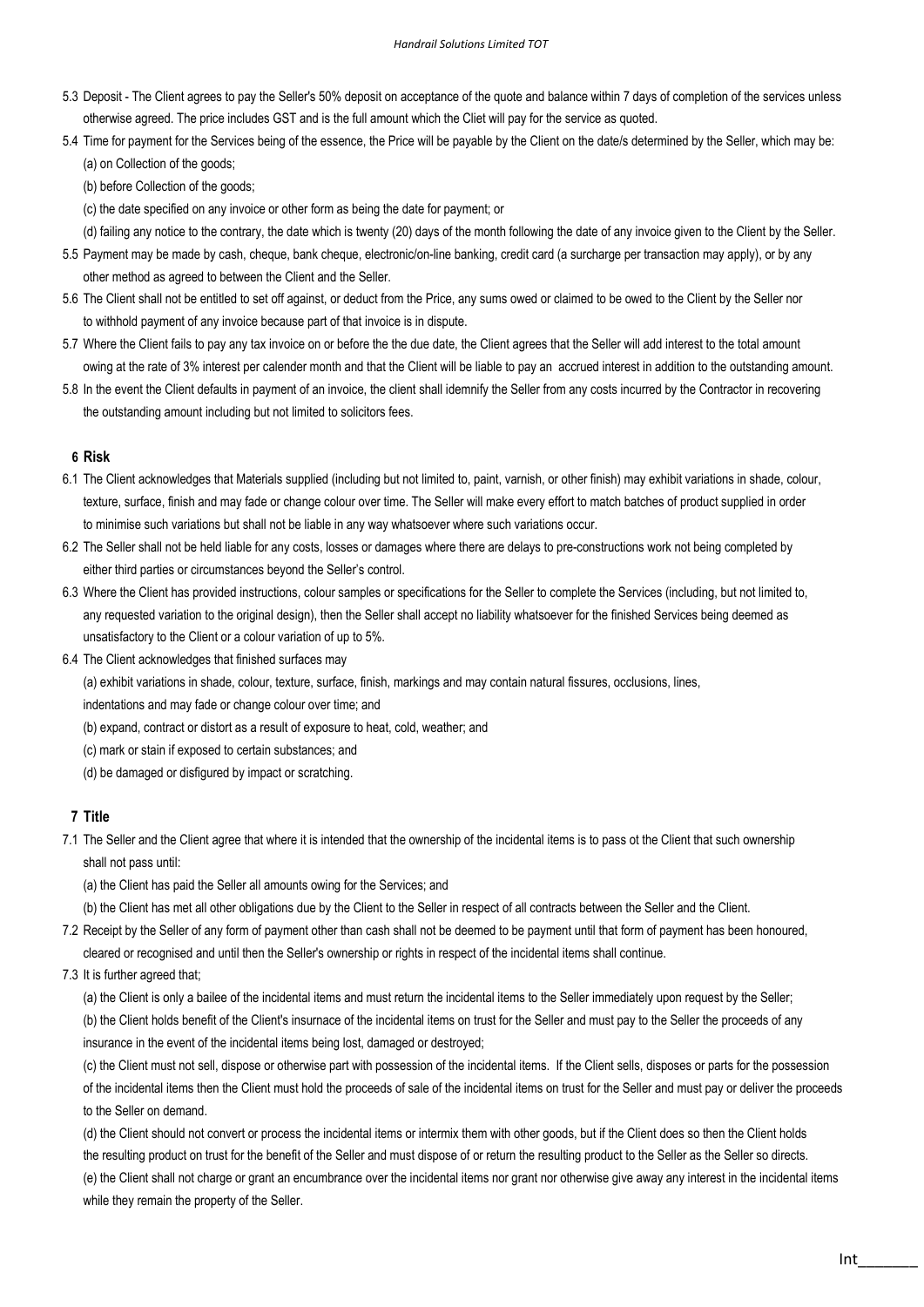(f) the Client irrevocably authorises the Seller to enter any premises where the Seller believes the incidental itemas are kept and recover possession of the incidental items.

### 7 Compliance with Laws

- 7.1 The Client and the Seller shall comply with the provisions of all statutes, regulations and bylaws of government, local and other public authorities that may be applicable to the Services.
- 7.2 The Client shall obtain (at the expense of the Client) all licenses and approvals that may be required for the Services.

### 8 Health & Safety

- 8.1 The Client agrees that the site will comply with any Health and Safety at Work Act 2015 (HSW) laws relating to building/construction sites and any other relevant safety standards or legislation.
- 8.2 The Client will ensure that if the service to be performed on the Clients property, the Client is authorised to occupy those premised and obtain the service.
- 8.3 The Client will ensure that if the service is to be performed on the Clients property, that all time the property is safe and that all facilities provided by the Client for the purposes of enabling the service to be performed are also safe.
- 8.4 The Seller will ensure at all times in performing the services that all of our employees, contractors and agents comply with our obligations under the Health & Safety Employment Act 1992 (including as that Act may be varied or replaced) and will follow all required Health & Safety Polices and safety practices.
- 8.5 The Seller will at all times have current Insurances and will provide evidence on request to the Client.

### 9 Defects

- 9.1 The Client shall inspect the Services on delivery and shall within seven (7) days of delivery notify the Seller of any alleged defect, shortage in quantity, errors, omissions or failure to comply with the description or quote. The Client shall afford the Seller an opportunity to inspect the Services within a reasonable time following delivery if the Client believes the Services are defective in any way. If the Client shall fail to comply with these provisions, the Services shall be conclusively presumed to be in accordance with the terms and conditions and free from any defect or damage.
- 9.2 For defective Services, which the Seller has agreed in writing that the Client is entitled to reject, the Seller's liability is limited to either (at the Seller's discretion) replacing the Services or rectifying the Services provided that the Client has complied with the provisions of clause 13.1.

#### 10 Limitation on Warranty

- 10.1 The Seller warrants that all the services it performs including any product it supplies as part of the service will be fit for its intended purpose and will be capable of being used by the Client for its intended purpose and will perform in accordance within its applicable specifications (if any).
- 10.2 All statutory warranties that can be lawfully excluded are hereby expressly excluded.
- 10.3 To the extent permitted by law, the Seller is not liable for negligence or otherwise to any person including the Client for any loss or damage including consequential loss suffered or incurred in relation to the Client's service or products supplied.
- 10.4 Where the service is not of any kind ordinarily required for personal, domestic or household use or consumption then the liability of the Client is limited pursuant to the Commerce Act 1986 to , at the discretion of the Client:
	- (a) the supplying of the service again; or
	- (b) the payment of the cost/s of having the service supplied again.

# 11 Consumer Guarantees Act 1993

15.1 If the Client is acquiring Services for the purposes of a trade or business, the Client acknowledges that the provisions of the Consumer Guarantees Act 1993 do not apply to the supply of Services by the Seller to the Client.

#### 12 Intellectural Property

12.1 Where the Seller has designed, drawn or developed incidental items for the Client, then the copyright in any incidental items shall remain the property of the Seller. Under no circumstances may such designs, drawings and documents be used without the express writtent approval of the Seller.

### 13 Default and Consequences of Default

13.1 Interest on overdue invoices shall accrue daily from the date when payemnt becomes due, until the date of payment, at a rate of three percent (3%) per calender month (and at the sellers sole discretion such interest shall compound monthly at such a rate) after as well as before any judgement.